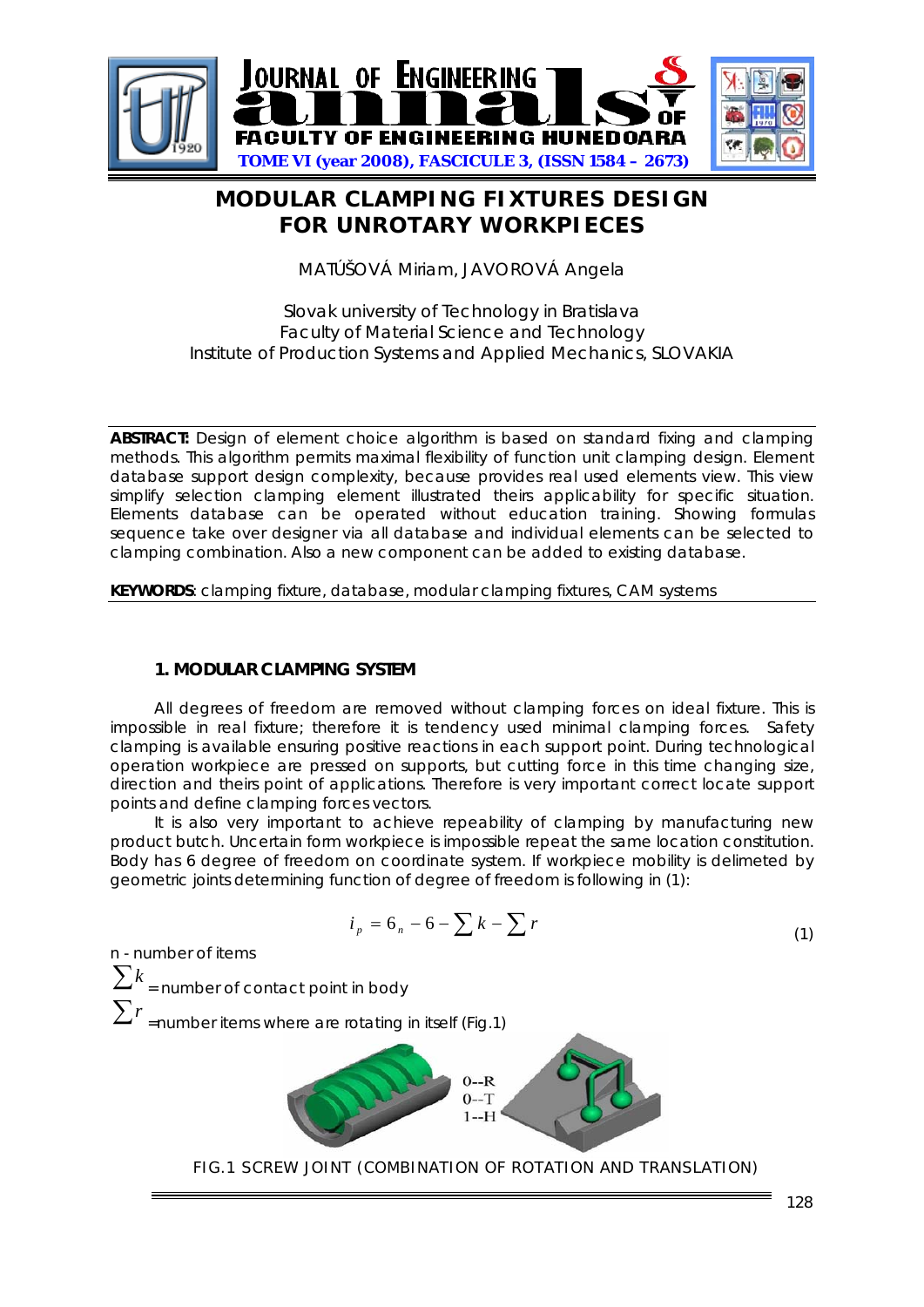

Modular clamping system has high degree of unification and standardization, and represents manufacturing increasing effects itself. This modular clamping system has secondary contributions. There are signified in work organization, storage, maintenance and technical preparing of manufacturing spheres. There contributions permit production cost and manufacturing reaction time decreasing. Workpiece clamping must permit correct workpiece position toward cutting tools during machining operations. This position not allowed changing by cutting forces. The same clamping is used by hand machining. The simple clamping device is hand jaw. Clamping devices are used at assembly process also. In this case, clamping device instrumental achieve perfect joint between two assembly parts. Sometimes clamping device include guide bush.

# **2. CLAMPING FIXTURES DATABASE**

Scale of modular clamping systems components is very widely. Many of them consist of 300 items. This number of components cause non-temporary of all items in system. The goal parameters at fixture building are clamping function and speed. It is tendency, which aim is summary and classification process of clamping system elements. Like that, elements choose from modular system are simplified. Different ways of many modular systems parameters tasks are designed. This systems are known as computer aided system – CAD, in which processing with many of dates is easy. Globally there are database systems, Fig.1.



FIG.2 ALGORITHM FOR CLAMPING CHEEK CHOICE FROM DATABASE



FIG.3 FIXTURE COMPONENT CHOICE IN CATIA V5R15

# **3. DESIGN CLAMPING FIXTURE MODEL**

Fixture model design goes out from workpiece and clamping elements. Following technological production sequence we can design several alternative of clamping fixture. Clamping components choice can be realized by algorithm from clamping elements database. Algorithm represent sequences of define instructions to realize the same task. Typical attribute of algorithm is multi operation of some steps and process continues

dependent on conditions. Fig. 2 illustrate flowchart dedicated to aid to choice applicable clamp cheek. Fig. 2. Choose clamping element from database system.

Clamping components database permit illustrate each component as 3D model or technical drawing. Mouse button click to choose component designer get to CATIA V5R15 software workbench. Designer can operate with this

component at this moment. Flexibility increasing of clamping fixture design is effected parametric designing of fixture component, Fig.3

#### **4. WORKPIECE AND THEIR FIXTURING**

Clamping fixture design is influenced by several factors. Largely there are factors, which are included in technological production sequence.

- **Workpiece design (Fig.4)**
- $\leftarrow$  Class and type of tool machine
- $\leftarrow$  Choice of clamping and fixturing surface
- $\overline{\phantom{a}}$  Fixing force design and computing
- **Design clamping fixture**
- **Number of workpieces**